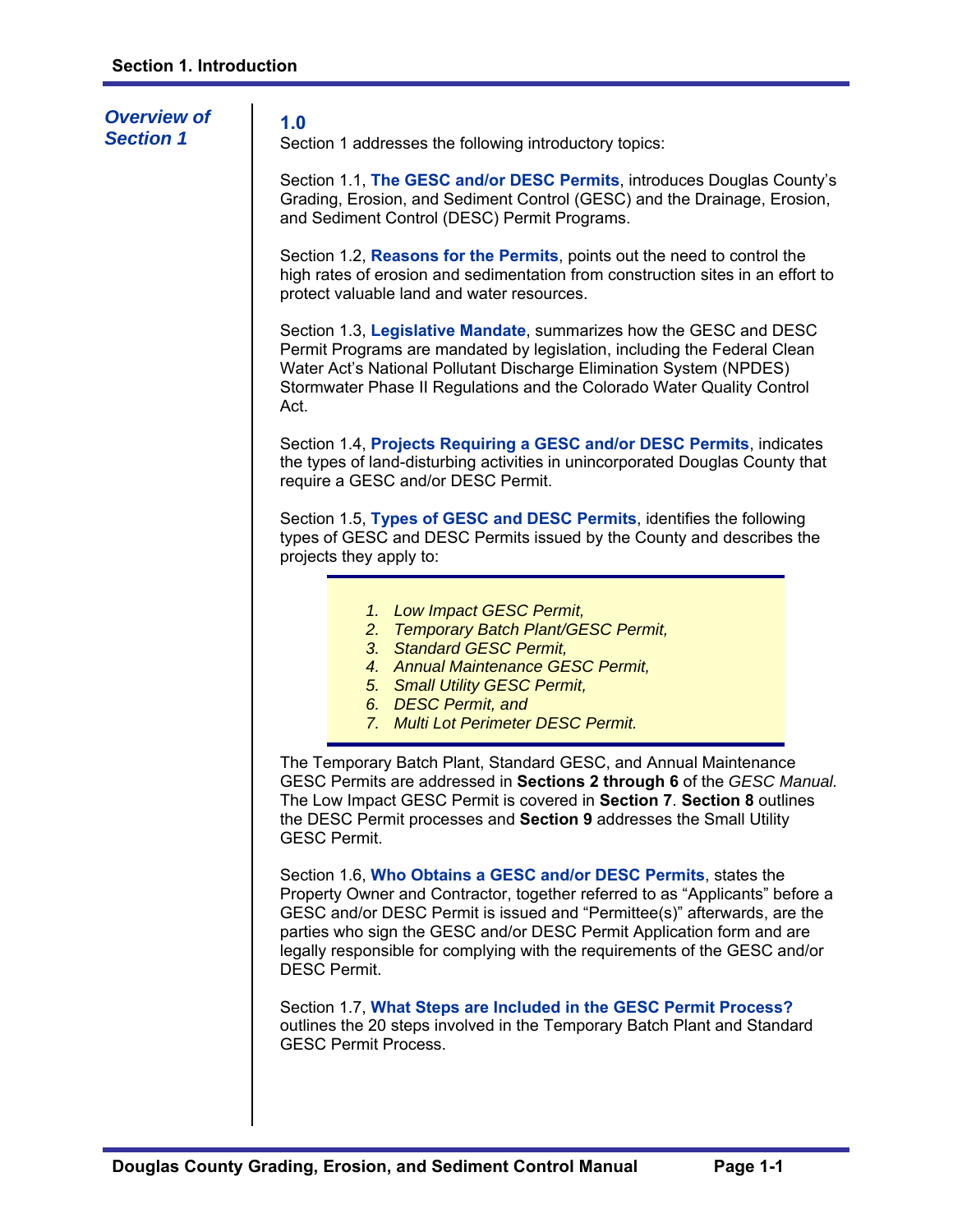*The Permit Steps. Each of the 20 steps in the Temporary Batch Plant and Standard GESC Permit Process is highlighted in Section 2 through Section 6 of the GESC Manual. The 10 steps in the Low Impact GESC Permit Process are highlighted in Section 7. Each step is shown in a blue box that looks just like this. A header is provided on each page identifying the step currently being addressed. Section 8 DESC Requirements and Section 9 Small Utility GESC Permit have individual step designations outlined in the respective Sections.* 

> Section 1.8, **Authorization of the** *GESC Manual*, states that the *GESC Manual* is authorized by passage and adoption of a resolution by the Board of County Commissioners. This section discusses the interpretation and enforcement of the GESC and/or DESC Permit requirements described herein.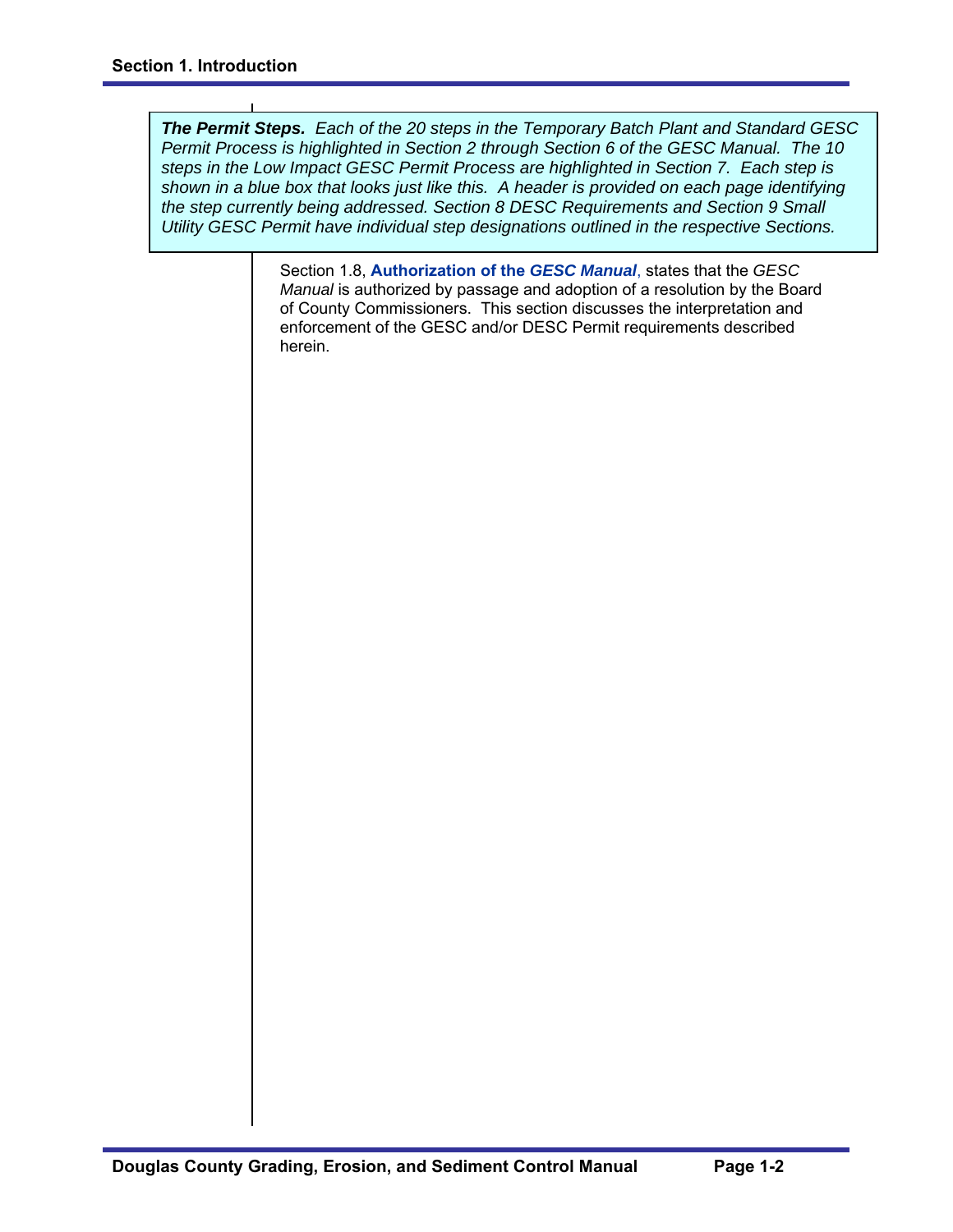

# *The GESC and DESC Permits*

*Reasons for the GESC and/or DESC Permit* 



*Nutrients associated with eroding sediments can lead to undesirable algae blooms.* 



*Rates of erosion increase dramatically during construction.* 

## **1.1**

Douglas County has a permitting program for grading, erosion, and sediment control on public and private construction projects within unincorporated limits of the County. This Grading, Erosion and Sediment Control Manual (*GESC Manual*) describes the permitting program that has been adopted to promote environmentally-sound construction practices in the County.

# *Terminology*

*The Grading, Erosion, and Sediment Control Permit is termed simply the "GESC" Permit for short (GESC has a hard "g" and is pronounced like "desk").*

# **1.2**

The goal of the GESC and DESC Permit Programs is to implement effective erosion and sediment control best management practices (BMPs) as a

standard for all land disturbance activities to reduce increases in erosion and sedimentation over pre-development conditions. During the relatively short period of time when undeveloped land is converted to urban uses, a significant amount of sediment can erode from a construction site and be transported to adjacent properties and receiving waters. Erosion caused by construction and downstream sedimentation can damage property and degrade the quality of streams and lakes. Sediment is a transport mechanism for many stormwater pollutants. Sediment can disturb riparian and aquatic habitat and, since eroded sediments often contain significant phosphorus, can lead to unwanted algae growth in lakes and reservoirs.



*Eroded sediment can clog downstream receiving waters.*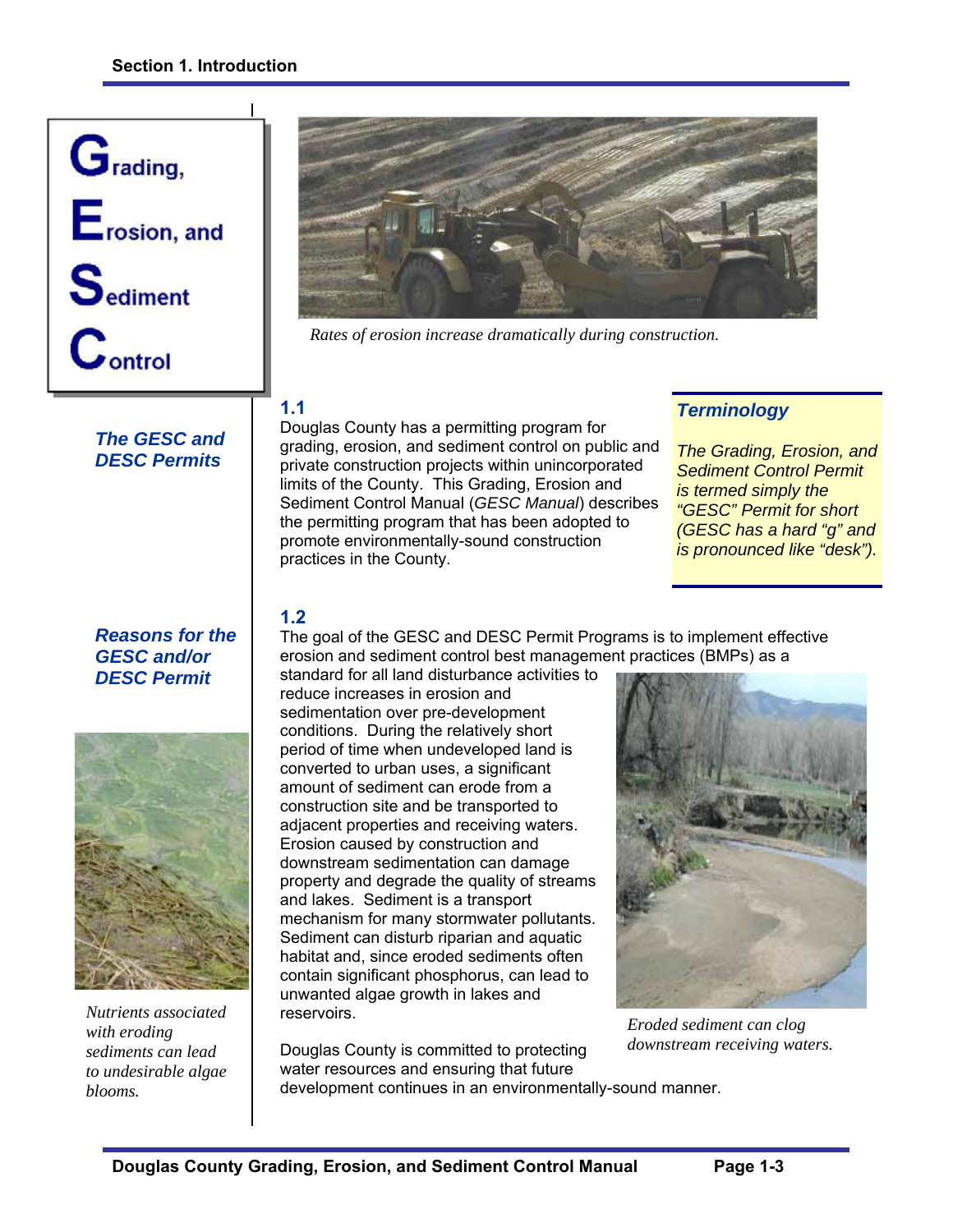# *Legislative Mandate*

## **1.3**

**1.3.1 NPDES Regulations.** The development, implementation, and enforcement of the Douglas County GESC and DESC Permit Programs are mandated by both the Federal Government and the State of Colorado. The Federal Clean Water Act's National Pollutant Discharge Elimination System (NPDES) Stormwater Regulations require that stormwater discharges from certain types of facilities be authorized under discharge permits (40 C.F.R. 122.26). The goal of the NPDES stormwater permits program is to reduce the amount of pollutants entering streams, lakes, and rivers as a result of stormwater runoff from residential, commercial, and industrial areas.

The original 1990 regulation, **Phase I**, covered municipal (i.e., publiclyowned) storm sewer systems for municipalities over 100,000 population. The regulation was expanded in 1999 to include smaller municipalities, as well as some counties, including Douglas County. This expansion of the program is referred to as **Phase II**.

In Colorado, stormwater discharge permits are issued by the Colorado Department of Public Health and Environment, Water Quality Control Division ("Division"). Such permits are part of the Colorado Discharge Permit System, or CDPS, under Regulation No. 61. Regulation No. 61 was promulgated to assist the Division in implementing its stormwater permits program. The Phase II municipal separate storm sewer systems (MS4s) are covered under a general permit for stormwater discharges from MS4s. As per the Division's

regulation, the main requirement of this general permit is for Douglas County to develop and implement six stormwater management programs, or minimum control measures. One of these 6 measures is **construction site stormwater runoff control**.

Regulation No. 61 states that the County must "develop, implement, and enforce a stormwater management program designed to reduce the discharge of pollutants from unincorporated lands in the County to the Maximum Extent



*Control of construction site erosion in Douglas County is mandated by Federal and State law.* 

Practicable (MEP), to protect water quality, and to satisfy the appropriate water quality requirements of the Colorado Water Quality Control Act (CWQCA) (Colorado Code of Regulations (CCR) 61.8(11)(a)(i))."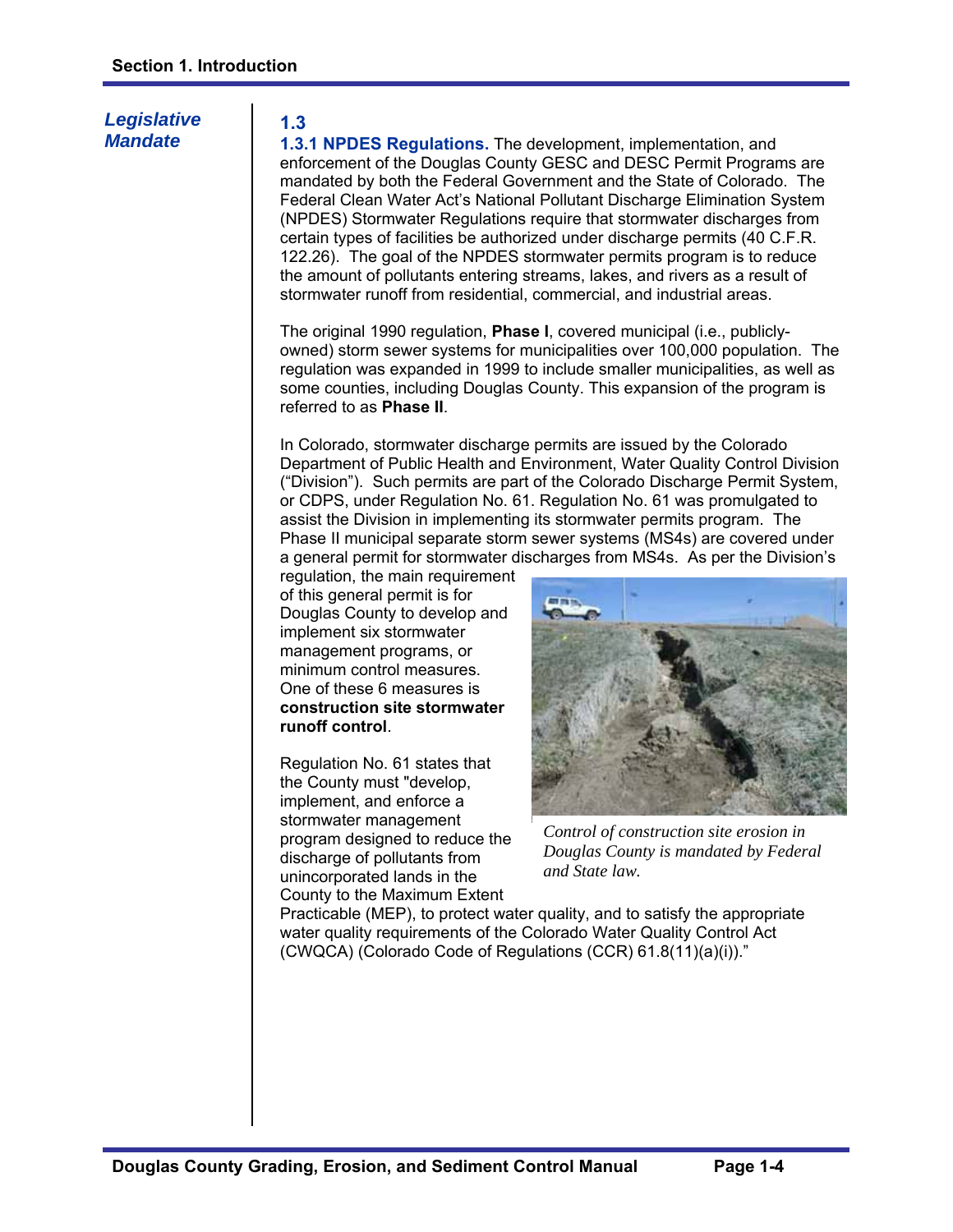# *Legislative Mandate, continued*

In short, the County must develop and implement a stormwater management program that meets the requirements of the 6 minimum control measures and protects state waters from pollution, contamination, and/or degradation.

# *Requirements of the Colorado Water Quality Control Act (CCR 61.8(11)(a)(ii)(D)) Douglas County is required to:*

*"…develop, implement, and enforce a program to reduce pollutants in any stormwater runoff to the MS4 from construction activities that result in a land disturbance of greater than or equal to one acre. Reduction of pollutants in stormwater discharges from construction activity disturbing less than one acre*  must be included in the program if that construction activity is part of a larger common plan of *development or sale that would disturb one acre or more. The program must be developed and implemented to assure adequate design, implementation, and maintenance of best management practices (BMPs) at construction sites within the MS4 (Douglas County) to reduce pollutant discharges*  and protect water quality. The program must include the development and implementation of, at a *minimum:* 

- *An ordinance or other regulatory mechanism to require erosion and sediment controls, as well as sanctions to ensure compliance, to the extent allowable under State or local law;*
- *Requirements for construction site operators to control waste such as discarded building materials, concrete truck washout, chemicals, litter, and sanitary waste at the construction site that may cause adverse impacts to water quality;*
- *Procedures for site plan review which incorporate consideration of potential water quality impacts;*
- *Procedures for receipt and consideration of information submitted by the public; and*
- *Procedures for site inspection and enforcement of control measures."*

## *The GESC Permit Program complies with these requirements*

**1.3.2 Cherry Creek Reservoir Control Regulation No. 72**. In addition to the CDPS program requirements, Douglas County is responsible for complying with Cherry Creek Reservoir Control Regulation No. 72 as amended, promulgated by the Division pursuant to the CWQCA, Sections 25- 8-202(1)(c) and 25-8-205, *et seq*., CRS. This regulation, affecting approximately 245 square miles of eastern Douglas County within the Cherry Creek Watershed, identifies specific requirements for erosion and sediment control BMPs on construction sites, including placing limits on the area of land that can be disturbed at any one time. The intent of the regulation is to protect the water quality of Cherry Creek Reservoir.

**1.3.3 Chatfield Reservoir Control Regulation No. 73**. Douglas County is also responsible for complying with Chatfield Reservoir Control Regulation No. 73, promulgated by the Division pursuant to the CWQCA, Section 25-8- 205, *et seq*., CRS. This regulation applies to the Plum Creek Watershed and requires Douglas County to implement construction erosion and sediment control BMPs.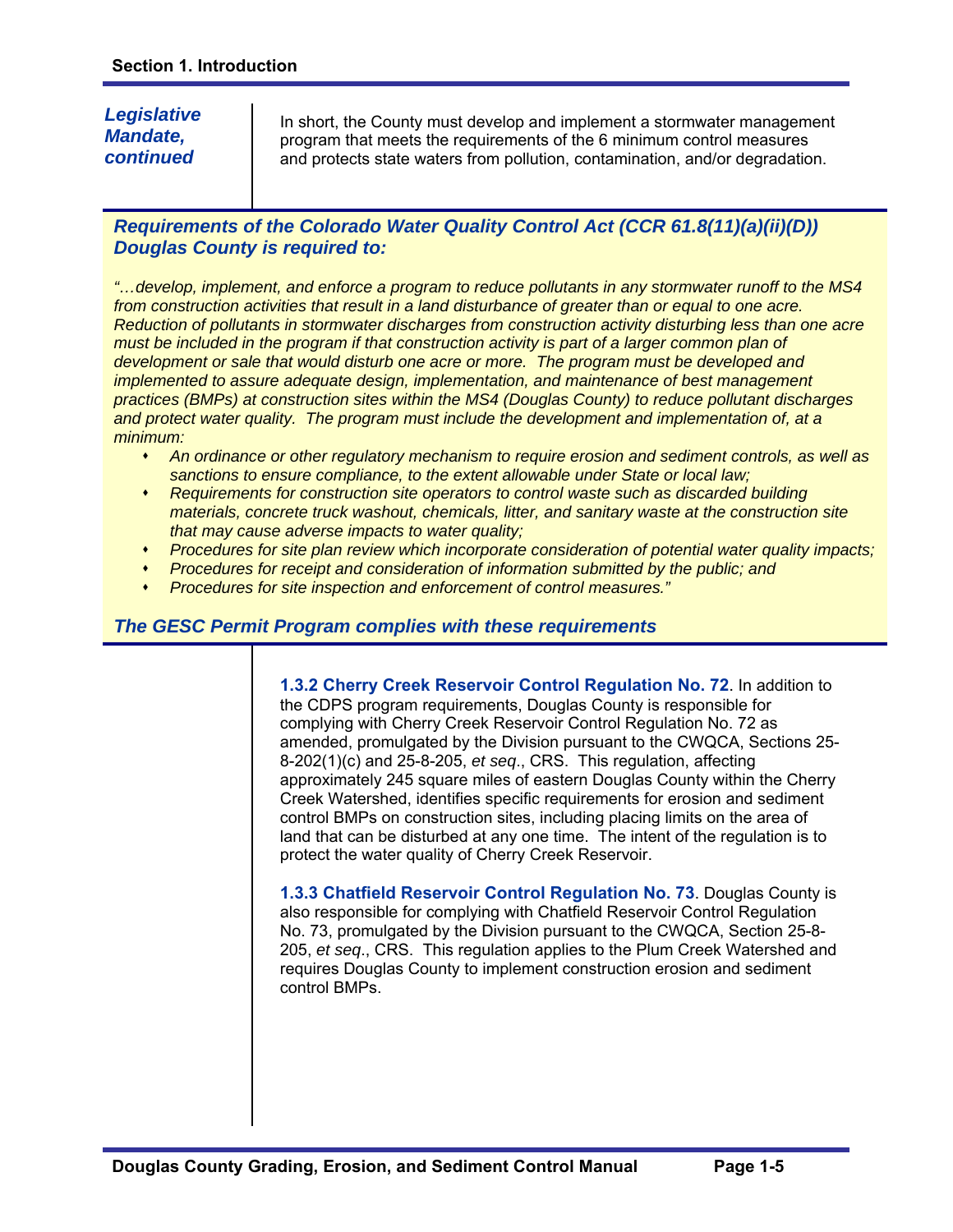*Projects Requiring a GESC Permit* 

#### **1.4**

**1.4.1 Projects that Require a GESC Permit**. Douglas County requires that a GESC Permit be obtained prior to the start of the following landdisturbing activities within the unincorporated areas of the County:

## *Projects Requiring a Standard GESC Permit*

- *Any project that disturbs 1.0 acre or more land, including residential projects (although a standalone detached single-family residential unit may not require a GESC Permit; see section 1.4.4).*
- *New development and redevelopment on sites where there is less than 1.0 acre of land disturbed (although a stand-alone detached single-family residential unit may not require a GESC Permit; see Section 1.4.4).*
- **Installation of utilities for a new development, prior to the start of overlot clearing or grading that** *do not meet the requirements of a Small Utility GESC Permit as outlined in Section 9.*
- *Fill or excavation of 50 or more cubic yards of earthen material, not related to building of a detached single-family residential unit.*
- *Mining projects, even when subject to a State mining permit.*
- *Drilling sites, excluding water wells that serve a stand-alone detached single-family residential unit.*
- *Demolition activity that requires fill or excavation of 50 or more cubic yards of earthen material or that disturbs 1.0 acre or more land.*
- *Temporary batch plants.*
- *Any project that the Public Works Engineering Director determines to have a potential impact to the health, safety and welfare of people and/or the environment.*

## *The projects shown that do not need a GESC Permit are not free from the obligation to control erosion and sediment; BMPs shall still be requried in accordance with the information shown in the GESC Manual.*

<u>E</u>

**portant!** 

**1.4.2 Projects that Do Not Require a GESC Permit**. Some types of projects, listed below, are automatically exempt from the GESC Permit Program. The projects shown that do not need a GESC Permit are not free from the obligation to control erosion and sediment; BMPs shall still be required in accordance with the information shown in the *GESC Manual*.



*Routine agricultural practices do not require a GESC Permit.*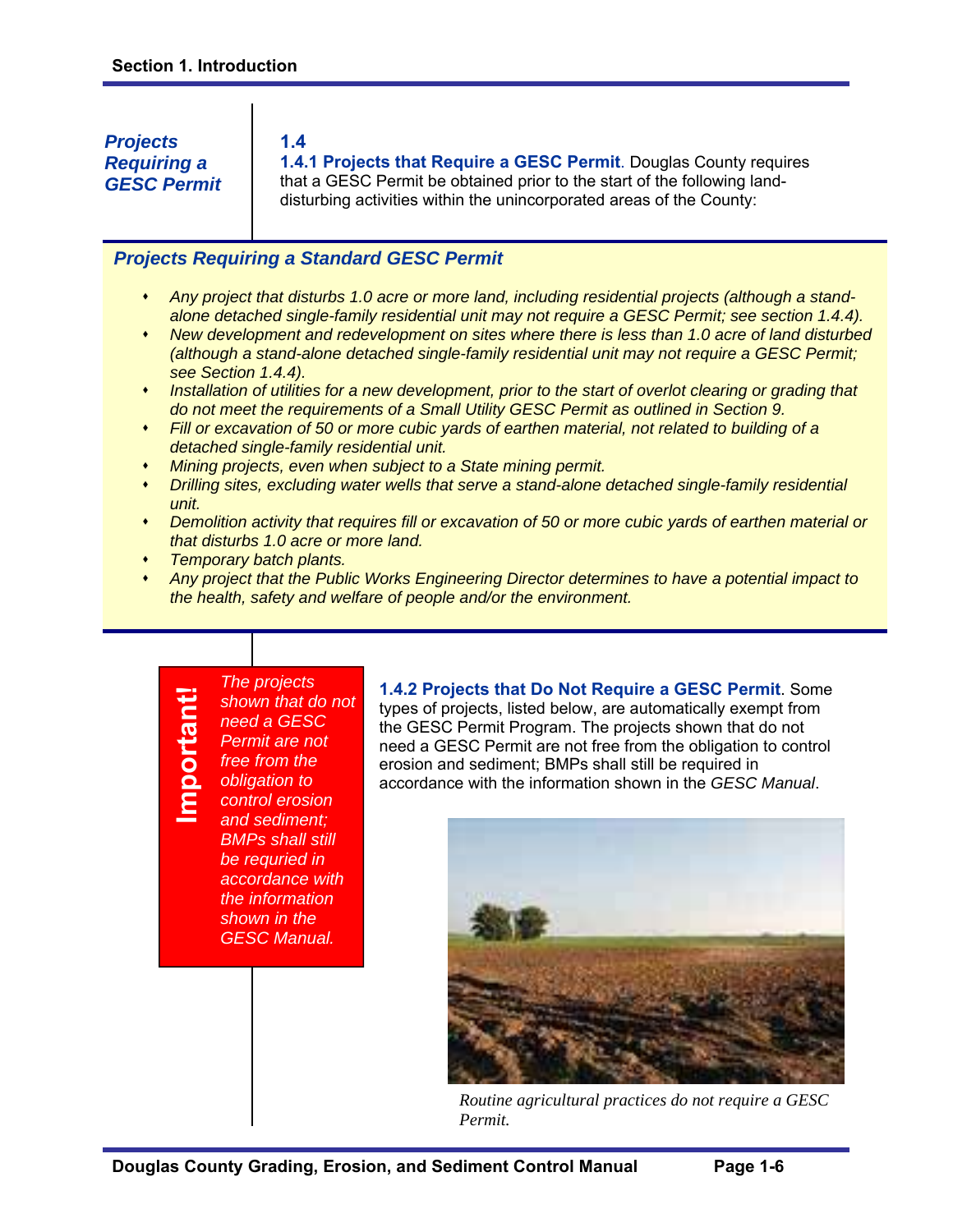## *Projects that Do Not Require a GESC Permit*

- *Routine agricultural practices, including tilling, planting, harvesting, or livestock operations. (Activities not considered as routine agricultural practices, and therefore requiring a GESC Permit, include land grading and working in or adjacent to streams and drainage channels.)*
- *Pavement repair, resurfacing, graveling or re-grading that does not materially change the original vertical or horizontal alignment or original width of public and private roadways and driveways if an Annual Maintenance GESC Permit has been issued.*
- *Emergency situations that pose an imminent risk to life or property, such as hazardous waste clean-up operations and fire.*
- *Livestock grazing.*
- *Mowing.*
- *Weed control.*
- *Controlled burning.*
- *Irrigation and associated activities (including; operation and maintenance of irrigation facilities; ditch maintenance and pumping; maintenance, and operation of diversions and headgate structures).*
- *Routine fencing and routine maintenance of existing fencing. (Activities not considered as routine fencing or routine maintenance of existing fencing, and therefore requiring a GESC Permit, include filling or grading within 100 feet of a drainageway as part of the fencing or fencing maintenance.)*
- *Routine maintenance activities that are performed to maintain the original line and grade, hydraulic capacity, or original purpose of constructed ditches, constructed channels and constructed ponds.*
- *Colorado Department of Transportation Projects (CDOT) located in CDOT's right-of-way.*

*Projects Requiring a GESC Permit, continued* 

## **1.4.3 Projects Covered Under Other Permits**.

GESC Permits are required for projects meeting the criteria identified herein even if a Federal or State agency or another jurisdiction has approved the project and issued a permit for the work. Examples include mining projects possessing a State mining permit and projects for which a Nationwide or Individual Section 404 Permit has been obtained from the Corps of Engineers.

**1.4.4 DESC Permitting for Residential Projects**. The County has authority over the construction of detached single-family residential projects. The County's permitting program to address the singlefamily detached and non-habitable structures is the Drainage, Erosion, and Sediment Control (DESC) program, and the developer, owner or builder are under the guidance provided by Section 8 of the *GESC Manual*.

Often, a stand-alone detached singlefamily residential unit is not required to *Douglas County GESC Permits are required even for projects covered under a State or Federal Permit.* 



*A DESC Plan is required for construction of detached singlefamily residential (See Section 8).*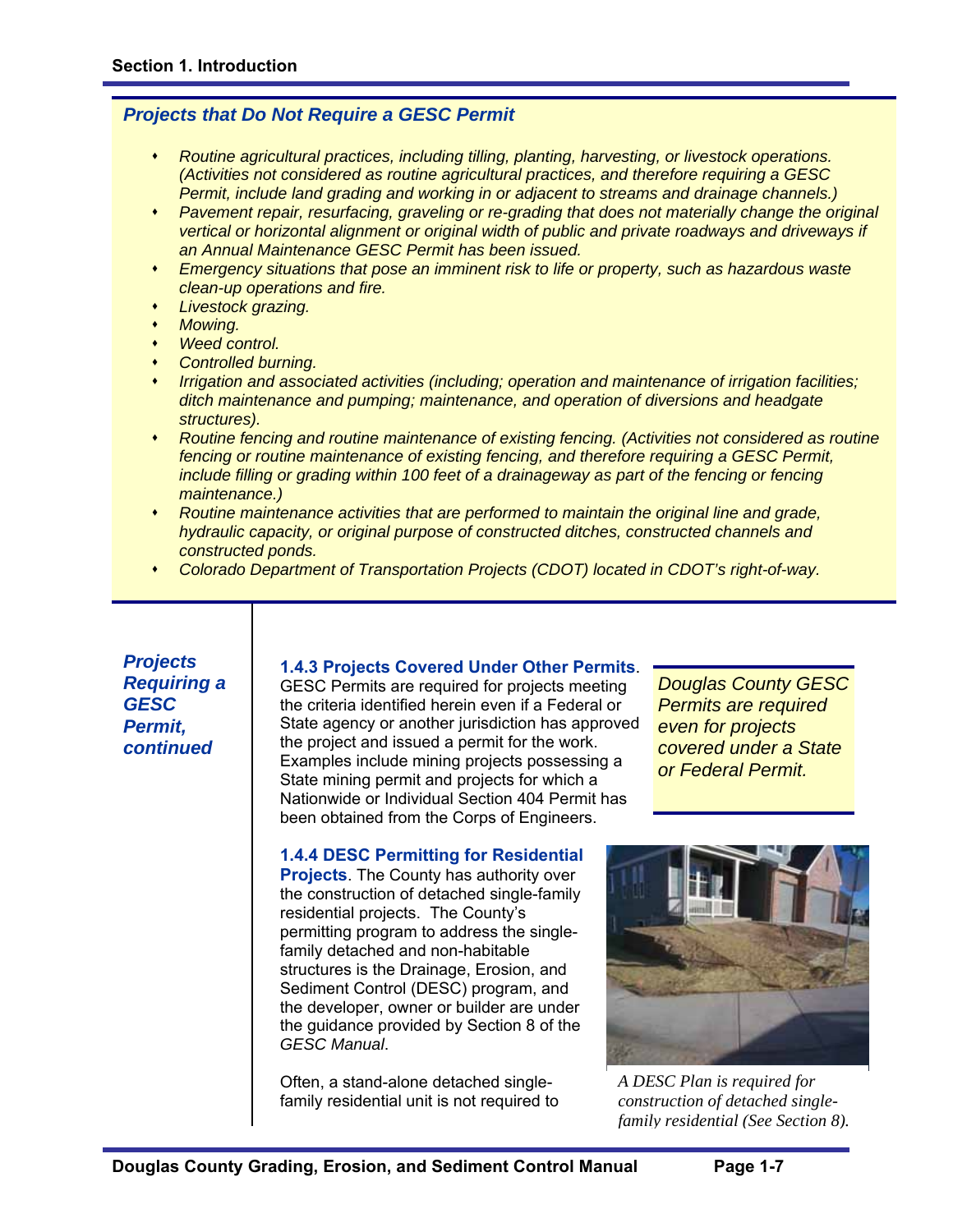obtain a GESC Permit and is regulated only by the County's DESC program. However, Public Works Engineering, on a case-by-case basis, may require a GESC Permit for these projects if it is determined that the site issues involved merit the engineering oversight that comes with a GESC Permit. If a GESC Permit is required, regulatory authority resides with Public Works Engineering.

*Detached singlefamily residential subdivisions will likely require a Street Phasing Plan. Information on Street Phasing Plans is provided in Section 3.14.* 

Attached single-family and multi-family residential projects are subject to the regulatory authority of Public Works Engineering's GESC Permit Program from the start of grading operations through Final Close-out Acceptance

(discussed in Section 6); the DESC Program does not apply to these projects.

# *Types of GESC*

*and/or DESC Permits* 

*The Low Impact GESC Permit process is described in Section 7.* 

*The permit applications for the Temporary Batch Plant, Standard, and Low Impact GESC Permits are provided in Appendix J.* 

# **1.5**

The following 5 types of GESC Permits and 2 types of DESC Permits are issued by Douglas County:

- *1. Low Impact GESC Permit,*
- *2. Temporary Batch Plant/GESC Permit,*
- *3. Standard GESC Permit,*
- *4. Annual Maintenance GESC Permit,*
- *5. Small Utility GESC Permit,*
- *6. Multi Lot Perimeter DESC Permit,*
- *7. DESC Permit*



*Low Impact GESC Permits have a streamlined permitting and inspection process.* 

information, County staff concur that there is low impact, a Low Impact GESC Permit will be designated for the project.

## **1.5.2 Temporary Batch Plant/ GESC**

**Permit**. Because of their potential impact on land, vegetation, and receiving waters, temporary batch plants, concrete or asphalt crushing operations are required to obtain a Temporary Batch Plant/GESC Permit (even if the plant is to be located inside the limits of construction of a GESC-

# **1.5.1 Low Impact GESC**

**Permit**. Some land-disturbing activities may have a negligible negative impact on adjacent properties and downstream receiving waters. For projects that meet the conditions outlined in Section 7.1 of the *GESC Manual* Public Works Engineering, streamlined submittal requirements apply. If, after reviewing the submitted



*A Temporary Batch Plant requires its own GESC Permit.*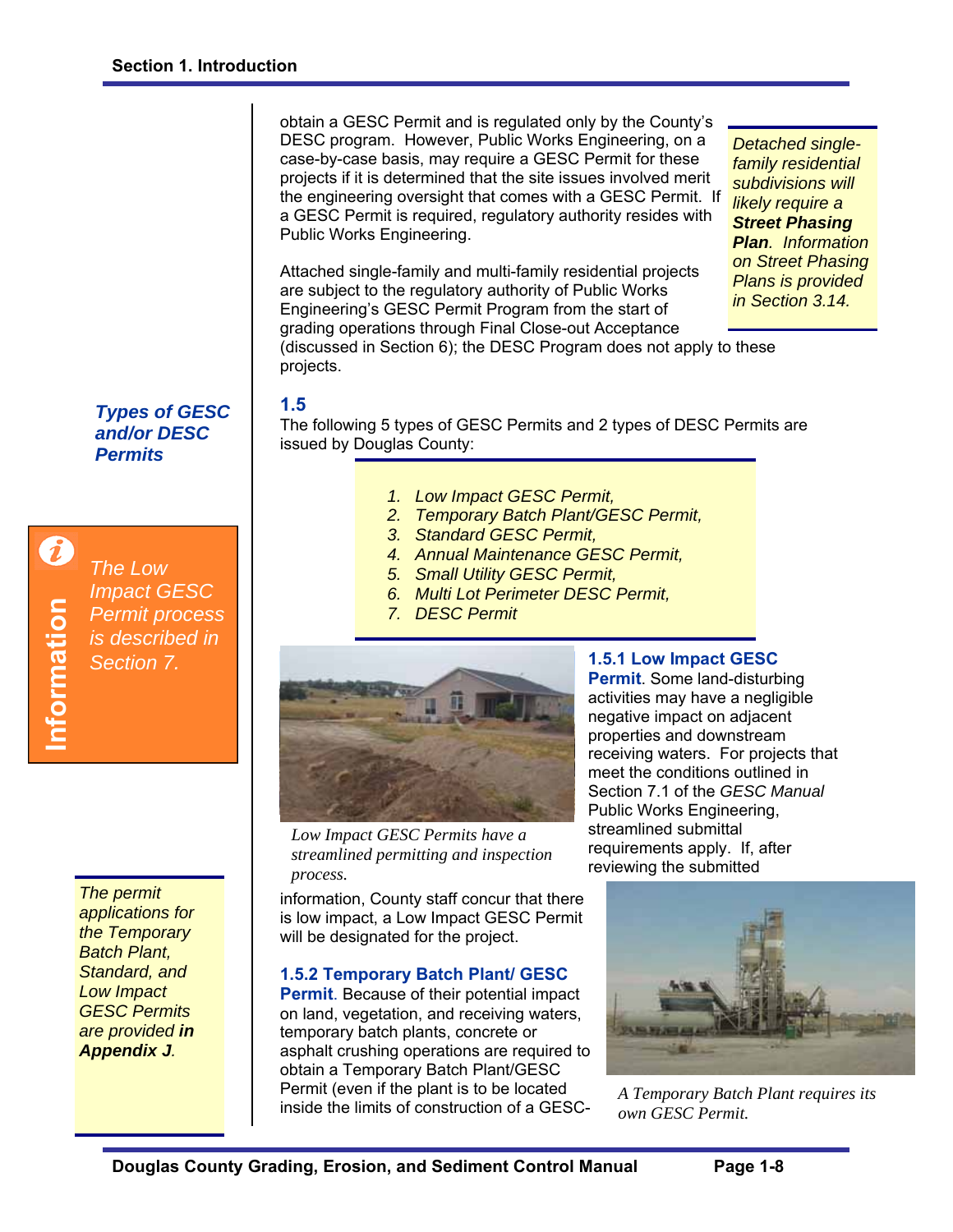*Types of GESC Permits, continued* 

permitted project).

In addition to other submittal documents, the Temporary Batch Plant/ GESC Permit require a copy of the Lease Agreement between the Property Owner and the Batch Plant Operator.

**1.5.3 Standard GESC Permit**. A Standard GESC Permit is required for all of the land-disturbing activities identified in Section 1.4.1 other than the activities qualifying for a Low Impact GESC Permit or a Temporary Batch Plant/GESC Permit.

**1.5.4 Annual Maintenance GESC Permit**. Annual Maintenance GESC Permits are required for permittees who perform multiple routine maintenance projects each year (each of which will result in less than one acre of land disturbance). Requirements related to the Annual Maintenance GESC Permits can be found in Section 3.20.4.

**1.5.5 Small Utility GESC Permit**. The Small Utility GESC Permit is available for utility companies performing the installation of small utility projects throughout the County. Requirements related to this Permit can be found in Section 9.

**1.5.6 DESC Permits**. The DESC Permit and Multi Lot Perimeter DESC Permit are available for single-family lot construction throughout the County. Requirements related to these Permits can be found in Section 8.

## **1.6**

Typically, GESC and DESC Permits are signed by both the Project Owner and the Contractor. Prior to issuance of a GESC and/or DESC Permit, the Owner and the Contractor are referred to as "Applicants". After the Permit is issued, both are considered "Permittee(s)".

**Important!** 

Important!

A Permittee is defined as "any person who is issued a GESC and/or DESC Permit by the County". The Permittee(s) shall be legally responsible for compliance with the GESC and/or DESC Permit. If an Applicant is a corporation, a manager or officer of the corporation or other authorized person must sign the permit as the Permittee.

*Failure to meet the requirements of a GESC and/or DESC Permit may lead to enforcement action against the Permittee(s).* 

Permittee(s) (Owners and Contractors) undertaking land-disturbing activities are responsible for meeting all of the requirements of the County's GESC and/or DESC Permit Programs that are summarized in Section 1.5 and described in detail within the *GESC Manual*. Failure to meet the requirements of the GESC and/or DESC Permit may lead to enforcement action, as described in Section 5.

*Who Obtains a GESC and/or DESC Permit?*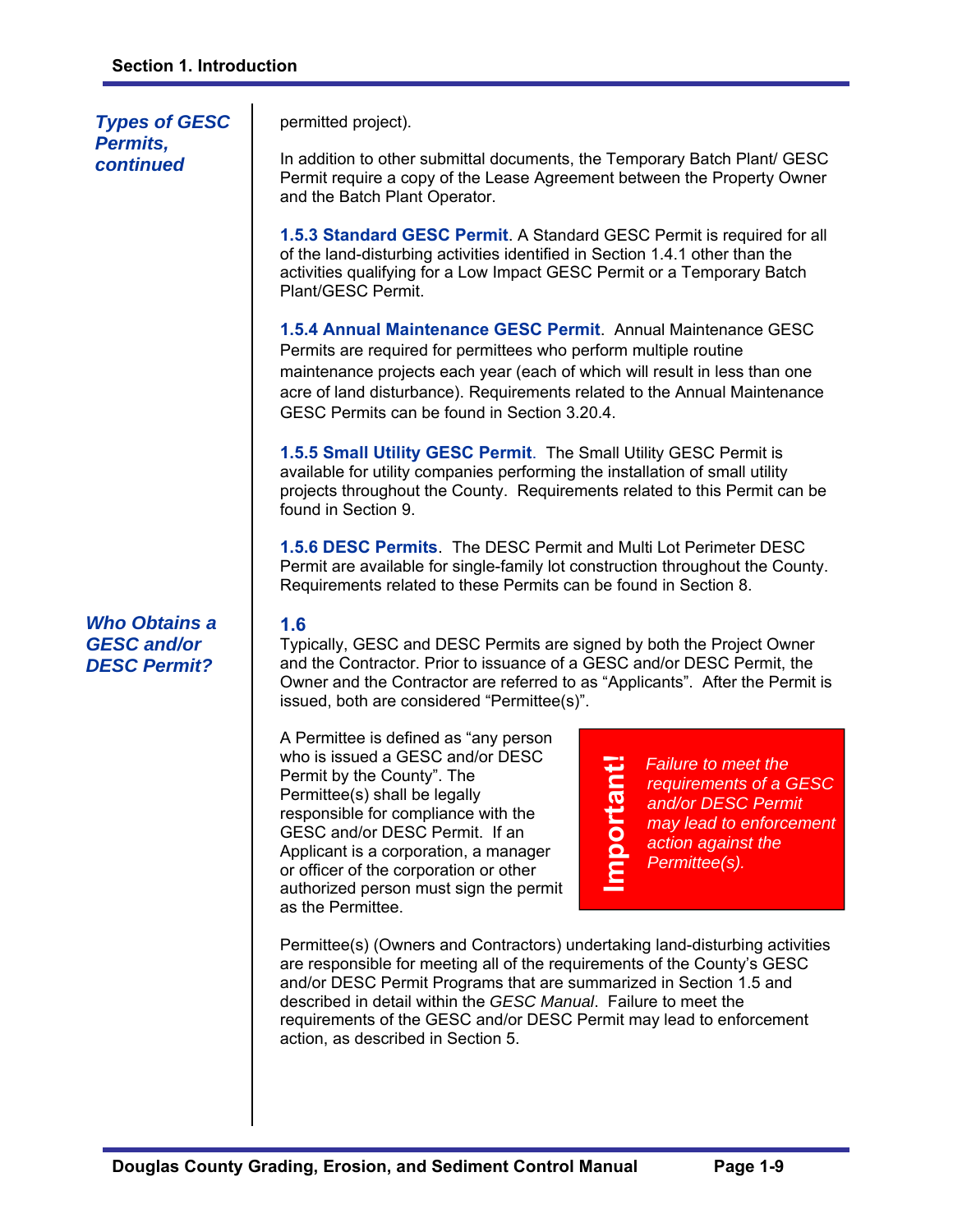# *What Steps are Included in the GESC Permit Process?*

# **1.7**

The 20 Steps involved in the Douglas County GESC Permit Process for the Temporary Batch Plant and Standard GESC Permits are shown in Figure 1- 1. Figure 1-1 shows approximate schedules for County reviews and identifies portions of Sections 2 through 6 of the *GESC Manual* to refer to for information on each step of the GESC Permit Process.

The 10 steps involved in the Low Impact GESC Permit are outlined in Section 7.

*Each page of Sections 2 through 7 of the GESC Manual provides a header (appearing at the top right side of the page) identifying the Permit Step currently being addressed. An overview page at the beginning of each section summarizes the GESC Permit Steps covered in the section and relates each subsection to one of the GESC Permit Steps.* 

Although the GESC Permit Process is organized into the distinct steps shown in the flowcharts, the process as a whole is intended to be dynamic, responding to individual site conditions to provide effective erosion and sediment control during construction.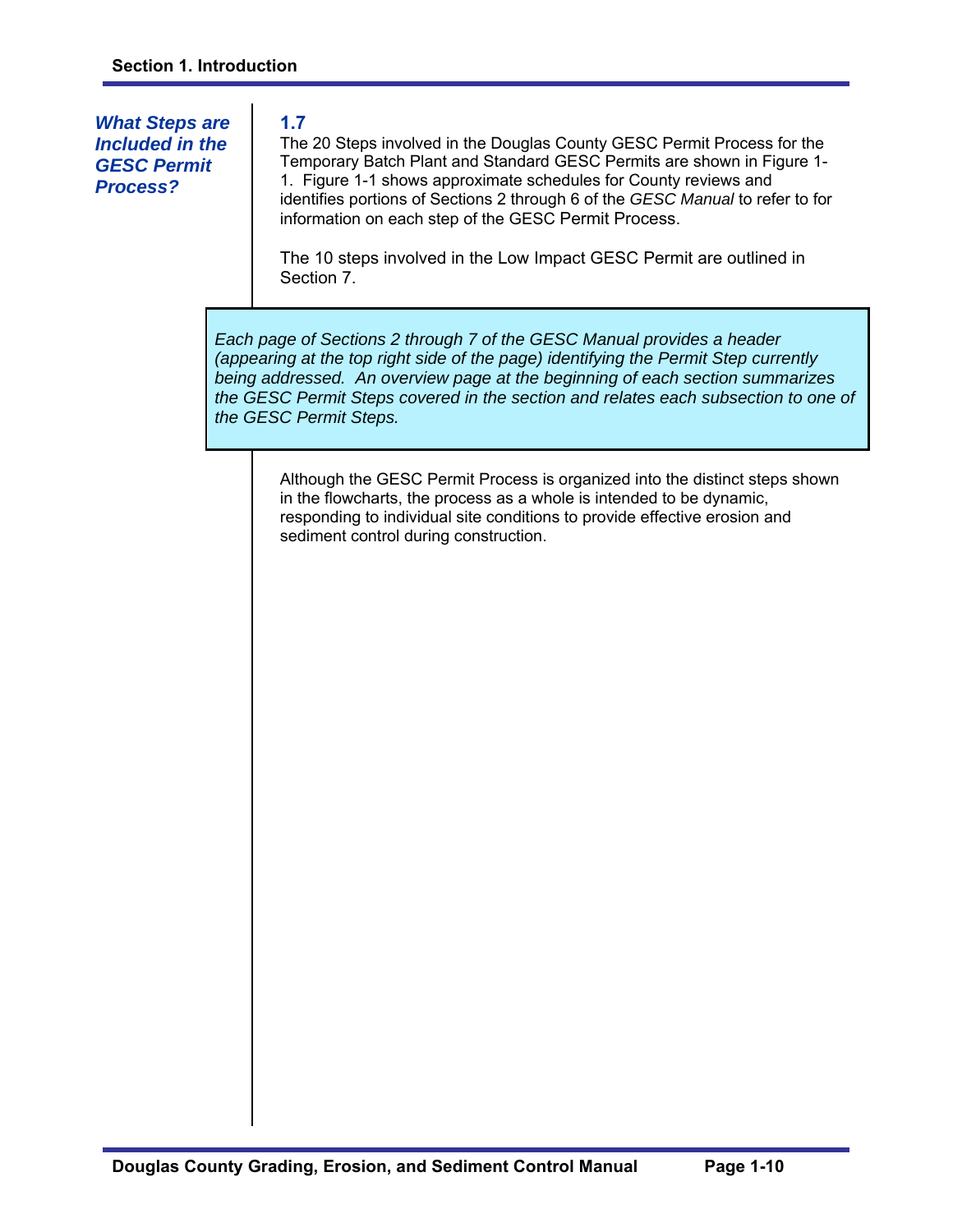*What Steps are Included in the GESC Permit Process?-continued* 

# **FIGURE 1.1 – GESC PERMIT PROCESS FOR TEMPORARY BATCH PLANT AND STANDARD GESC PERMITS**

| <b>SECTION IN</b>                           | <b>STEPS IN GESC PERMIT</b>                                                                                                                                                                                                                                            | <b>DOUGLAS COUNTY</b>                                                                   | <b>TIMEFRAME</b>   |
|---------------------------------------------|------------------------------------------------------------------------------------------------------------------------------------------------------------------------------------------------------------------------------------------------------------------------|-----------------------------------------------------------------------------------------|--------------------|
| <b>GESC MANUAL</b>                          | <b>PROCESS</b>                                                                                                                                                                                                                                                         | <b>INVOLVEMENT</b>                                                                      | (in business days) |
| <b>Section 2</b>                            |                                                                                                                                                                                                                                                                        |                                                                                         |                    |
| Section 2.1                                 | 1. Confirm that a Standard or<br><b>Temporary Batch Plant GESC</b><br>Permit is required.                                                                                                                                                                              |                                                                                         |                    |
| Section 2.2                                 | 2. Retain a Professional<br>Engineer to prepare the GESC<br>Plan.                                                                                                                                                                                                      |                                                                                         |                    |
| Section 2.3-2.5                             | 3. Determine type of GESC<br>Drawings and confirm what<br>additional County, State and<br>Federal Plans and Permits are<br>required. (Presubmittal meeting<br>with County is recommended).                                                                             | <b>Presubmittal Meeting</b>                                                             | 3 day notice       |
| <b>Section 3</b>                            |                                                                                                                                                                                                                                                                        |                                                                                         |                    |
| Section 3. GESC<br>Plan<br>Section 3.1-3.22 | 4. Prepare a GESC Plan<br>following the 10 elements of an<br>effective GESC Plan, design<br>and sizing criteria for BMPs,<br><b>GESC Drawing Requirements,</b><br>and GESC Report<br>Requirements.                                                                     |                                                                                         |                    |
| <b>Section 4</b>                            |                                                                                                                                                                                                                                                                        |                                                                                         |                    |
| Section 4.1-4.4                             | 5. Submit the GESC Plan and<br>related plans and permits to the<br>County for review and<br>acceptance and revise<br>documents as necessary to<br>address County comments.                                                                                             | Initial review of submittal                                                             | Within 45 days     |
|                                             |                                                                                                                                                                                                                                                                        | Re-review of revised submittal<br>(may not be required or may need<br>to repeat)        | Within 14 days     |
| Section 4.5-4.8                             | 6. After County acceptance of<br>the GESC Plan, submit 3 sets of<br>drawings for the County (up to a<br>total of 10 drawings can be<br>submitted), bound and folded,<br>for signatures, along with the<br><b>GESC Permit Application, Fee,</b><br>and Fiscal Security. | Acceptance signatures of GESC<br><b>Drawings</b>                                        | 7 days $+/-$       |
|                                             |                                                                                                                                                                                                                                                                        | Review and acceptance of GESC<br>Permit Application, Fee, and<br><b>Fiscal Security</b> | $7$ days $+/-$     |
| Section 4.9-4.11                            | 7. When ready, obtain the<br>signed GESC Drawings and a<br>copy of the GESC Field Manual                                                                                                                                                                               |                                                                                         |                    |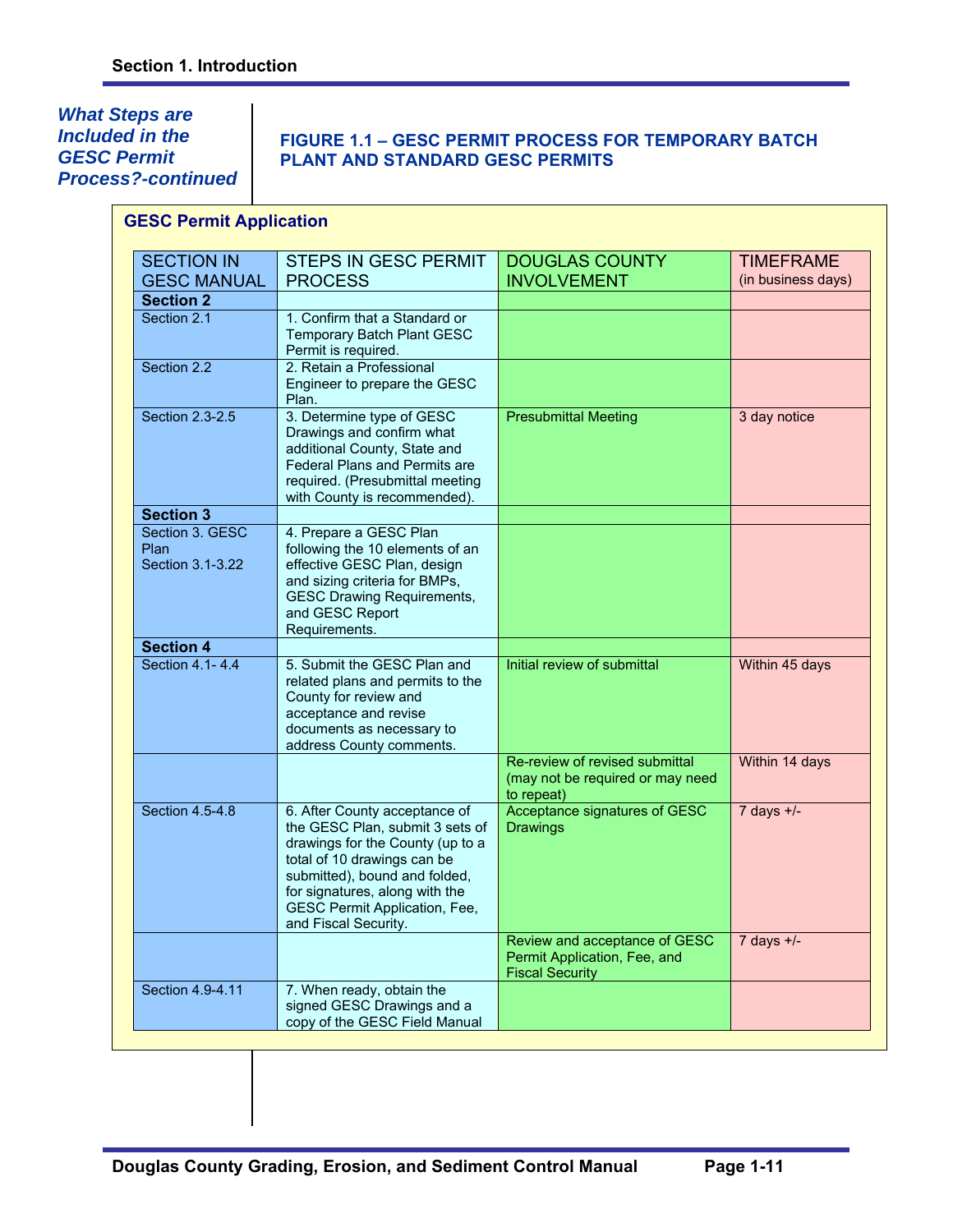*What Steps are Included in the GESC Permit Process? continued* 

## **FIGURE 1.1 – GESC PERMIT PROCESS FOR TEMPORARY BATCH PLANT AND STANDARD GESC PERMITS - Continued**

| <b>Construction</b> |                                                              |                                              |                         |
|---------------------|--------------------------------------------------------------|----------------------------------------------|-------------------------|
| <b>SECTION IN</b>   | <b>STEPS IN GESC PERMIT</b>                                  | <b>DOUGLAS COUNTY</b>                        | <b>TIMEFRAME</b>        |
| <b>GESC MANUAL</b>  | <b>PROCESS</b>                                               | <b>INVOLVEMENT</b>                           | (in business days)      |
| <b>Section 5</b>    |                                                              |                                              |                         |
| Section 5.1-5.2     | 8. Select a GESC Manager;                                    |                                              |                         |
|                     | review the GESC Field Manual                                 |                                              |                         |
|                     | and ensure that the Permittees                               |                                              |                         |
|                     | and their representatives,                                   |                                              |                         |
|                     | including field personnel,                                   |                                              |                         |
|                     | understand GESC Permit<br>requirements.                      |                                              |                         |
| Section 5.3         | 9. Install the Initial BMPs as                               |                                              |                         |
|                     | shown on the accepted GESC                                   |                                              |                         |
|                     | Drawings and schedule a                                      |                                              |                         |
|                     | Preconstruction Meeting with the                             |                                              |                         |
|                     | County 3 days in advance of the                              |                                              |                         |
|                     | meeting.                                                     |                                              |                         |
| Section 5.4         | 10. Attend the on-site<br>Preconstruction Meeting,           | <b>Preconstruction Meeting</b>               | 3 day notice            |
|                     | designate the GESC Manager,                                  |                                              |                         |
|                     | confirm an understanding of the                              |                                              |                         |
|                     | <b>GESC Permit requirements,</b>                             |                                              |                         |
|                     | review the Initial BMPs, and                                 |                                              |                         |
|                     | make any corrections required.                               | Inspect any required corrections to          | 1 day notice            |
|                     |                                                              | Initial BMPs and sign GESC                   |                         |
|                     |                                                              | Permit.                                      |                         |
|                     |                                                              | Sign GESC Permit                             | 24 hours                |
| Section 5.5-5.6     | 11. Pick up the executed GESC                                |                                              |                         |
|                     | Permit and start construction by                             |                                              |                         |
|                     | first stripping and stockpiling<br>topsoil.                  |                                              |                         |
| Section 5.7-5.8     | 12. Ensure that the BMPs are                                 |                                              |                         |
|                     | correctly installed, that the                                |                                              |                         |
|                     | BMPs are inspected and                                       |                                              |                         |
|                     | maintained in accordance with                                |                                              |                         |
|                     | the required timeframes, and<br>that all of the General      |                                              |                         |
|                     | <b>Construction Requirements</b>                             |                                              |                         |
|                     | described in the GESC Field                                  |                                              |                         |
|                     | Manual are complied with.                                    |                                              |                         |
| Section 5.9-5.10    | 13. Ensure that the mandatory                                | Inspection if GESC Manager                   | 1 day notice            |
|                     | inspections by the County are<br>scheduled and completed and | changes                                      |                         |
|                     | that corrections requested by                                |                                              |                         |
|                     | the County during these or any                               |                                              |                         |
|                     | inspection are made.                                         |                                              |                         |
|                     |                                                              | <b>Topsoil Stripping Inspection</b>          | <b>County Scheduled</b> |
|                     |                                                              | <b>Inspection for Phased</b><br>Construction | 1 day notice            |
|                     |                                                              | <b>ROW Use and Construction</b>              | 1 day notice            |
|                     |                                                              | Permit inspection                            |                         |
|                     |                                                              |                                              |                         |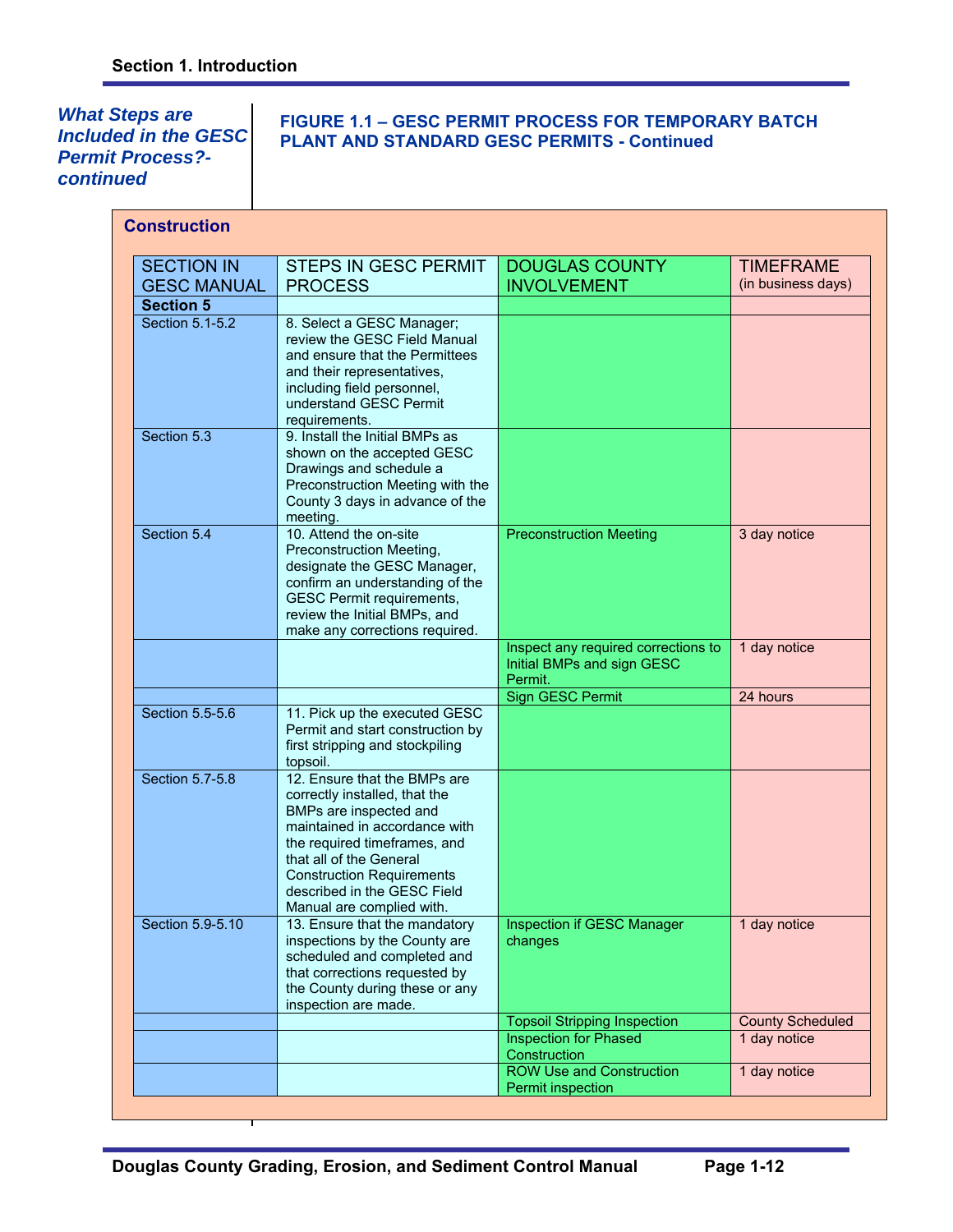# *What Steps are Included in the GESC Permit Process? continued*

## **FIGURE 1.1 – GESC PERMIT PROCESS FOR TEMPORARY BATCH PLANT AND STANDARD GESC PERMITS - Continued**

| <b>Construction - continued</b> |                                                                                                                                                                |                                                                                                                                                                |                    |
|---------------------------------|----------------------------------------------------------------------------------------------------------------------------------------------------------------|----------------------------------------------------------------------------------------------------------------------------------------------------------------|--------------------|
| <b>SECTION IN</b>               | <b>STEPS IN GESC PERMIT</b>                                                                                                                                    | <b>DOUGLAS COUNTY</b>                                                                                                                                          | <b>TIMEFRAME</b>   |
| <b>GESC MANUAL</b>              | <b>PROCESS</b>                                                                                                                                                 | <b>INVOLVEMENT</b>                                                                                                                                             | (in business days) |
| Section 5.11                    | 14. Fnsure that the Interim and<br>Final BMPs are installed at the<br>appropriate times in accordance<br>with the accepted GESC<br>Drawings and GESC Manual    | Periodic inspections                                                                                                                                           | County scheduled   |
| <b>Section 6</b>                |                                                                                                                                                                |                                                                                                                                                                |                    |
| Section 6.1                     | 15. Prepare the site for the Initial<br>Close-out Inspection, make any<br>corrections requested by the<br>County, and obtain Initial Close-<br>out Acceptance. |                                                                                                                                                                |                    |
| Section 6.2-6.3                 | 16. Attend Initial Close-out<br>Inspection, make any<br>corrections requested by the<br>County, and obtain Initial Close-<br>out Acceptance.                   | Initial close-out Inspection<br>(repeats as necessary until all<br>items are complete and Erosion<br>Control Inspector grants Initial<br>Close-out Acceptance) | 1 day notice       |

| <b>Vegetation Establishment</b>         |                                                                                                                                                                                                                                                                         |                                                                           |                                        |
|-----------------------------------------|-------------------------------------------------------------------------------------------------------------------------------------------------------------------------------------------------------------------------------------------------------------------------|---------------------------------------------------------------------------|----------------------------------------|
| <b>SECTION IN</b><br><b>GESC MANUAL</b> | STEPS IN GESC PERMIT<br><b>PROCESS</b>                                                                                                                                                                                                                                  | <b>DOUGLAS COUNTY</b><br><b>INVOLVEMENT</b>                               | <b>TIMEFRAME</b><br>(in business days) |
| Section 6.4-6.5                         | 17. Inspect the site monthly<br>during the revegetation process.<br>Make necessary corrections to<br>the on-site BMPs and control<br>weeds as necessary. Make<br>corrective actions as required by<br>Douglas County.                                                   | <b>Periodic Vegetation Inspections</b>                                    | 1 day notice                           |
| Section 6.6                             | 18. Schedule the Vegetation<br>Acceptance Inspection when<br>vegetative growth has reached<br>the required coverage.                                                                                                                                                    | <b>Vegetation Acceptance Inspection</b>                                   | 1 day notice                           |
|                                         |                                                                                                                                                                                                                                                                         | Prepare written acceptance of<br>vegetation establishment                 | $7$ days $+/-$                         |
| Section 6.7                             | 19. After receiving written<br>acceptance of vegetation<br>establishment from the County,<br>remove the on-site BMPs and<br>schedule the Final Close-out<br>Inspection.                                                                                                 | <b>Final Close-out Inspection</b>                                         | 1 day notice                           |
|                                         |                                                                                                                                                                                                                                                                         | Prepare written acceptance of all<br><b>GESC</b> requirements             | 7 days $+/-$                           |
| Section 6.8-6.9                         | 20. After receiving written notice<br>from the County that all GESC<br>requirements have been<br>addressed, submit a signed<br><b>Fiscal Security Release Form to</b><br>the County. After the Fiscal<br>Security is released by the<br>County, the project is complete | <b>Review Fiscal Security Release</b><br>Form and release Fiscal Security | 14 days $+/-$                          |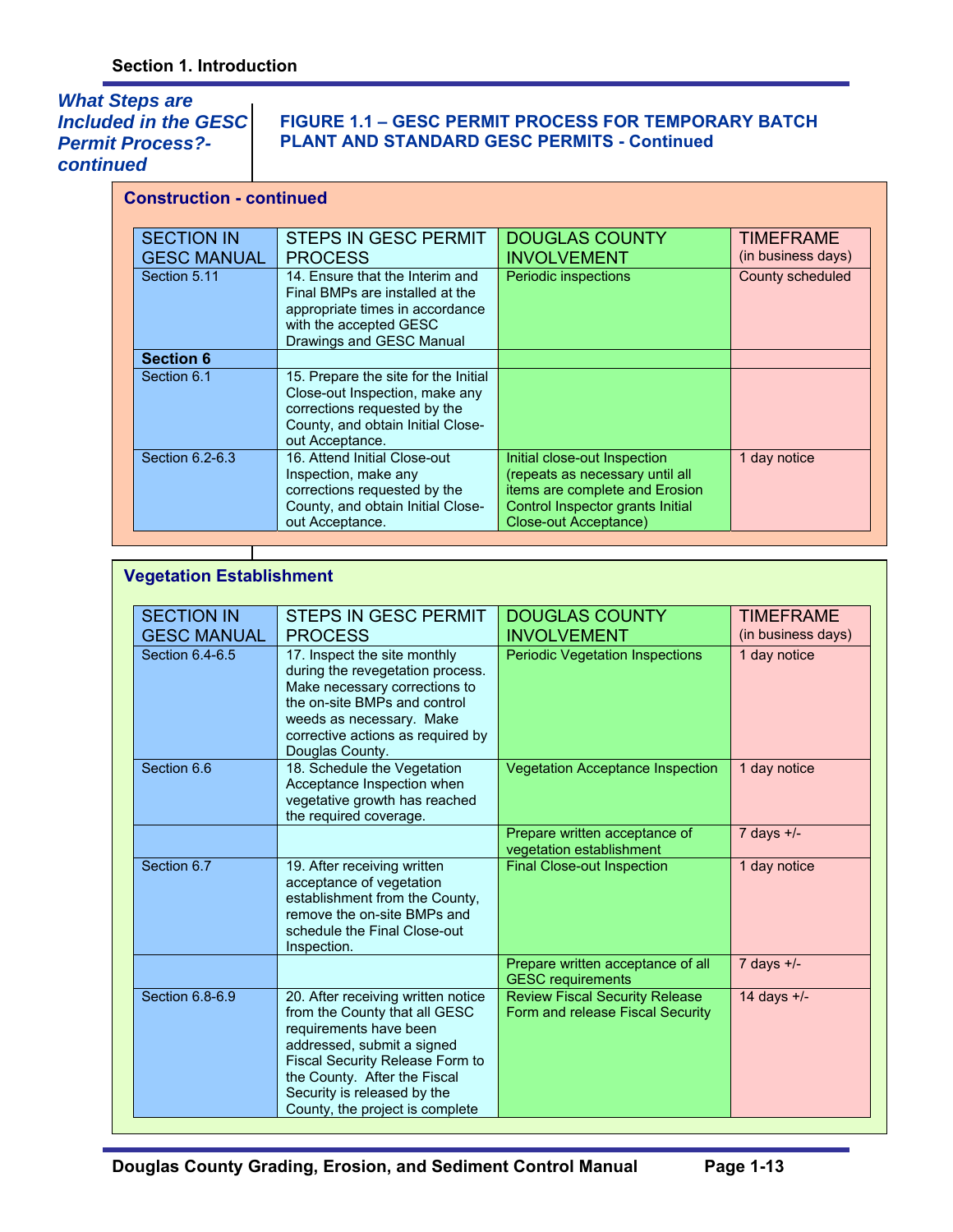## *Authorization of the GESC Manual*

## **1.8**

The *GESC Manual* is authorized by the Douglas County Board of County Commissioners through Motion No. M-004-059, adopted March 30, 2004, and Ordinance No. 0-013-001, Stormwater Ordinance – Grading, Erosion and Sediment Control; Drainage, Erosion and Sediment Control; Operations and Maintenance of Stormwater Management Facilities; and Illicit Discharge Detection and Elimination, (*Stormwater Ordinance*) adopted January 22, 2013, as amended.

**1.8.1 Jurisdiction**. The GESC Permit Program shall apply to all land within the unincorporated areas of Douglas County.

**1.8.2 Amendments and Revisions**. The policies and GESC Manual may be amended as new technology is developed or if experience gained in the use of this GESC Manual indicates a need for revision. All technical criteria and policy changes must be recommended by the Public Works Engineering Director. Minor revisions will require the approval of the Public Works Engineering Director. All major revisions will require adoption, by resolution, of the Board of County Commissioners following a public hearing thereon. The Public Works Engineering Director shall monitor the performance and effectiveness of this GESC Manual and will recommend amendments and revisions as needed.

**1.8.3 Enforcement Responsibility**. The Board of County Commissioners, acting through the Public Works Engineering Director, shall enforce the provisions of the *GESC Manual*.

**1.8.4 Review and Acceptance**. The County will review all GESC and DESC Plan submittals for general compliance with these criteria contained herein. An acceptance by the County does not relieve the Permittee(s) or Design Engineer from responsibility of ensuring that calculations, plans, specifications, construction and as-built drawings are in compliance with the criteria contained herein. Additionally, acceptance by Douglas County does

not alleviate the Permittee(s) or Design Engineer from complying with all other applicable Federal, State, local, or tribal laws and regulations.

## **1.8.5 Interpretation**. In

the interpretation and application of the provisions of the *GESC Manual*, the following shall govern:

These provisions shall be regarded as the minimum requirements for the protection of the public health, safety,



*The GESC Permit Program is designed to fulfill a legislative mandate and significantly reduce*